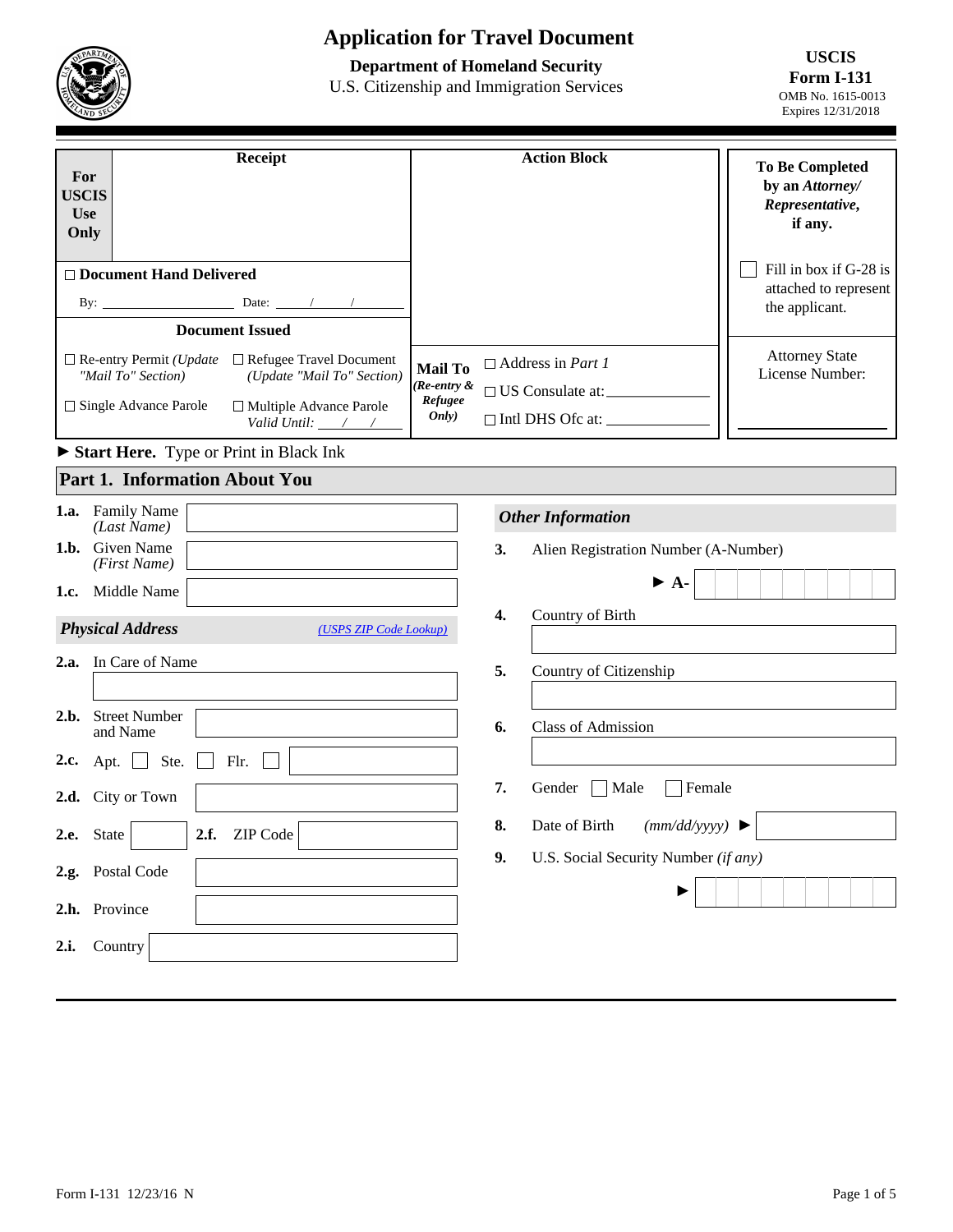| 1.a.<br>1.b.<br>1.c.<br>1.d.<br>1.e.<br>1.f. |  | <b>Part 2. Application Type</b><br>I am a permanent resident or conditional resident of<br>the United States, and I am applying for a reentry<br>permit.<br>I now hold U.S. refugee or asylee status, and I am<br>applying for a Refugee Travel Document.<br>I am a permanent resident as a direct result of refugee<br>or asylee status, and I am applying for a Refugee<br>Travel Document.<br>I am applying for an Advance Parole Document to<br>allow me to return to the United States after<br>temporary foreign travel.<br>I am outside the United States, and I am applying for<br>an Advance Parole Document.<br>I am applying for an Advance Parole Document for a<br>person who is outside the United States.<br>If you checked box "1.f." provide the following information<br>about that person in 2.a. through 2.p.<br>2.a. Family Name<br>(Last Name)<br>2.b. Given Name<br>(First Name) | 2.e.<br>2.f.<br>2.i.<br>$2 \cdot j$ .<br>2.l. | Country of Birth<br>Country of Citizenship<br>2.g. Daytime Phone Number<br>Physical Address (If you checked box 1.f.)<br>2.h. In Care of Name<br><b>Street Number</b><br>and Name<br>Ste.<br>Flr.<br>Apt.<br>2.k. City or Town<br>2.m. ZIP Code<br>State<br>2.n. Postal Code<br>2.o. Province |
|----------------------------------------------|--|---------------------------------------------------------------------------------------------------------------------------------------------------------------------------------------------------------------------------------------------------------------------------------------------------------------------------------------------------------------------------------------------------------------------------------------------------------------------------------------------------------------------------------------------------------------------------------------------------------------------------------------------------------------------------------------------------------------------------------------------------------------------------------------------------------------------------------------------------------------------------------------------------------|-----------------------------------------------|-----------------------------------------------------------------------------------------------------------------------------------------------------------------------------------------------------------------------------------------------------------------------------------------------|
| 2.c.                                         |  | Middle Name<br>2.d. Date of Birth<br>(mm/dd/yyyy)                                                                                                                                                                                                                                                                                                                                                                                                                                                                                                                                                                                                                                                                                                                                                                                                                                                       |                                               | 2.p. Country                                                                                                                                                                                                                                                                                  |
|                                              |  | Part 3. Processing Information                                                                                                                                                                                                                                                                                                                                                                                                                                                                                                                                                                                                                                                                                                                                                                                                                                                                          |                                               |                                                                                                                                                                                                                                                                                               |
| 1.                                           |  | Date of Intended Departure<br>(mm/dd/yyyy)                                                                                                                                                                                                                                                                                                                                                                                                                                                                                                                                                                                                                                                                                                                                                                                                                                                              |                                               | <b>4.a.</b> Have you ever before been issued a reentry permit or<br>Refugee Travel Document? (If "Yes" give the following<br>information for the last document issued to you):                                                                                                                |
| $\overline{2}$ .<br><b>3.a.</b>              |  | Expected Length of Trip (in days)<br>Are you, or any person included in this application, now<br>in exclusion, deportation, removal, or rescission<br>proceedings?<br>No<br>Yes                                                                                                                                                                                                                                                                                                                                                                                                                                                                                                                                                                                                                                                                                                                         |                                               | Yes<br>$\overline{\phantom{a}}$ No<br>(mm/dd/yyyy)<br>4.b. Date Issued<br>4.c. Disposition (attached, lost, etc.):                                                                                                                                                                            |
|                                              |  | 3.b. If "Yes", Name of DHS office:                                                                                                                                                                                                                                                                                                                                                                                                                                                                                                                                                                                                                                                                                                                                                                                                                                                                      |                                               |                                                                                                                                                                                                                                                                                               |

**If you are applying for a non-DACA related Advance Parole Document, skip to Part 7;** *DACA recipients must complete Part 4 before skipping to Part 7.*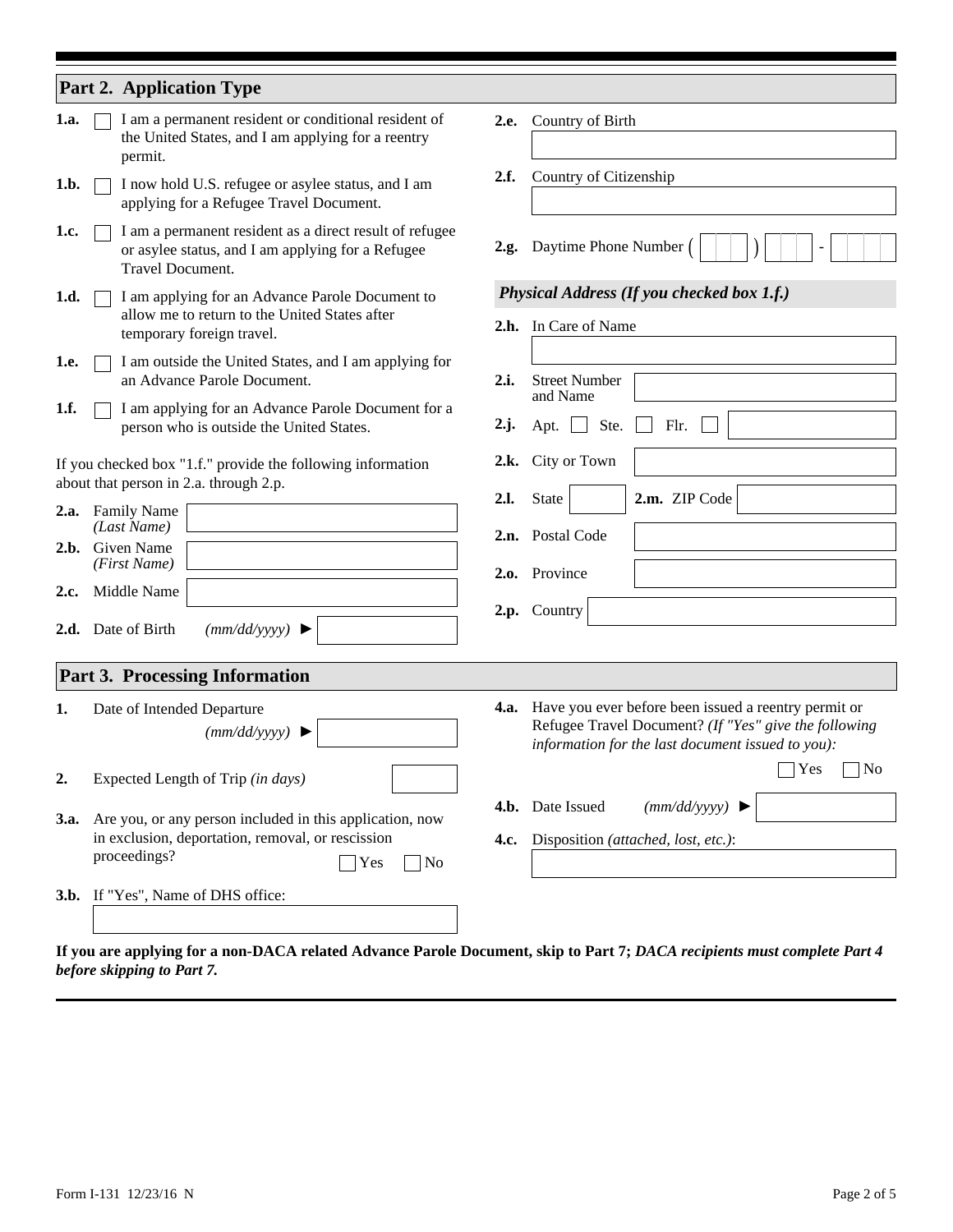| Part 3. Processing Information (continued)                                                                                                                                                                                                                                                                                                                                                                                                                                                                    |                                                                                                                                                                                                                                                                                                                          |
|---------------------------------------------------------------------------------------------------------------------------------------------------------------------------------------------------------------------------------------------------------------------------------------------------------------------------------------------------------------------------------------------------------------------------------------------------------------------------------------------------------------|--------------------------------------------------------------------------------------------------------------------------------------------------------------------------------------------------------------------------------------------------------------------------------------------------------------------------|
| Where do you want this travel document sent? (Check one)                                                                                                                                                                                                                                                                                                                                                                                                                                                      | 10.a. In Care of Name                                                                                                                                                                                                                                                                                                    |
| To the U.S. address shown in Part 1 (2.a through<br>5.<br>2.i.) of this form.<br>To a U.S. Embassy or consulate at:<br>6.<br>City or Town<br>6.a.<br>6.b. Country<br>7.<br>To a DHS office overseas at:<br>City or Town<br>7.a.<br>7.b. Country<br>If you checked "6" or "7", where should the notice to pick up<br>the travel document be sent?<br>To the address shown in Part 2 (2.h. through 2.p.)<br>8.<br>of this form.<br>9.<br>To the address shown in Part 3 (10.a. through 10.i.)<br>of this form.: | 10.b. Street Number<br>and Name<br>Ste.<br><b>10.c.</b> Apt.<br>Flr.<br>$\vert$<br>10.d. City or Town<br>10.f. ZIP Code<br>10.e. State<br>10.g. Postal Code<br>10.h. Province<br>10.i. Country<br>10.j. Daytime Phone Number                                                                                             |
| Part 4. Information About Your Proposed Travel                                                                                                                                                                                                                                                                                                                                                                                                                                                                |                                                                                                                                                                                                                                                                                                                          |
| Purpose of trip. (If you need more space, continue on a<br>1.a.<br>separate sheet of paper.)                                                                                                                                                                                                                                                                                                                                                                                                                  | <b>1.b.</b> List the countries you intend to visit. (If you need more<br>space, continue on a separate sheet of paper.)                                                                                                                                                                                                  |
| Part 5. Complete Only If Applying for a Re-entry Permit                                                                                                                                                                                                                                                                                                                                                                                                                                                       |                                                                                                                                                                                                                                                                                                                          |
| Since becoming a permanent resident of the United States (or<br>during the past 5 years, whichever is less) how much total time<br>have you spent outside the United States?<br>less than 6 months<br>1.d.<br>1.a.<br>2 to 3 years<br>1.b.<br>6 months to 1 year<br>1.e.<br>3 to 4 years<br>1.f.<br>1 to 2 years<br>more than 4 years<br>1.c.                                                                                                                                                                 | 2.<br>Since you became a permanent resident of the United<br>States, have you ever filed a Federal income tax return as<br>a nonresident or failed to file a Federal income tax return<br>because you considered yourself to be a nonresident? (If<br>"Yes" give details on a separate sheet of paper.)<br>$\log$<br>Yes |
|                                                                                                                                                                                                                                                                                                                                                                                                                                                                                                               |                                                                                                                                                                                                                                                                                                                          |

┓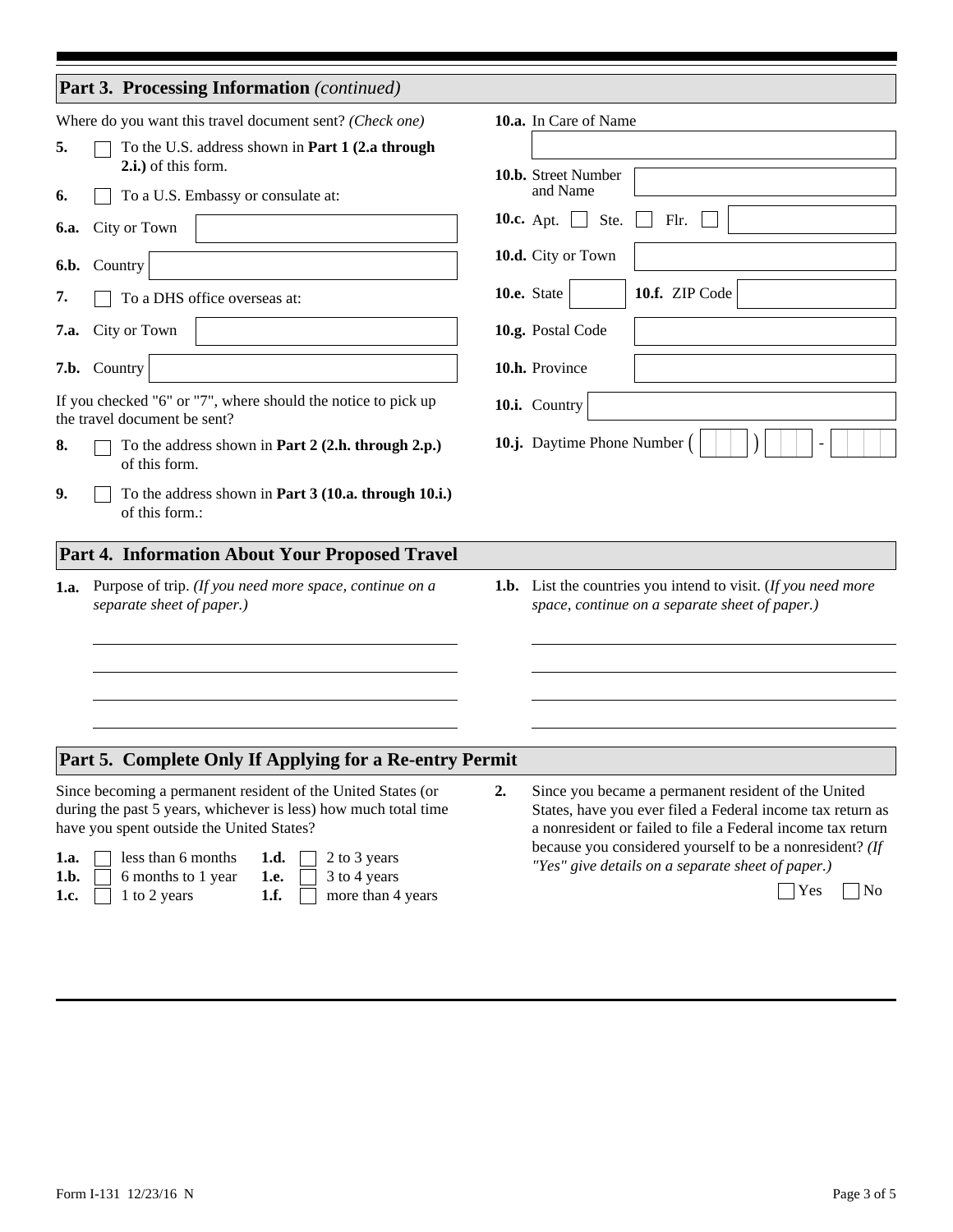### **Part 6. Complete Only If Applying for a Refugee Travel Document**

**1.** Country from which you are a refugee or asylee:

**If you answer "Yes" to any of the following questions, you must explain on a separate sheet of paper. Include your Name and A-Number on the top of each sheet.**

**2.**  $\Box$ No  $\Box$  Yes Do you plan to travel to the country named above?

Since you were accorded refugee/asylee status, have you ever:

- **3.a.** Returned to the country named  $\Box$  Yes  $\Box$  No above?
- Applied for and/or obtained a national passport, passport **3.b.** renewal, or entry permit of that country?

| × | r |
|---|---|
|---|---|

Applied for and/or received any benefit from such country **3.c.** (for example, health insurance benefits)?

| o |  |
|---|--|
|---|--|

Since you were accorded refugee/asylee status, have you, by any legal procedure or voluntary act:

| <b>4.a.</b> | Reacquired the nationality of the<br>country named above?              | $\Box$ Yes $\Box$ No |  |
|-------------|------------------------------------------------------------------------|----------------------|--|
|             | <b>4.b.</b> Acquired a new nationality?                                |                      |  |
|             | <b>4.c.</b> Been granted refugee or asylee status $\Box$ Yes $\Box$ No |                      |  |

in any other country?

#### **Part 7. Complete Only If Applying for Advance Parole**

On a separate sheet of paper, explain how you qualify for an Advance Parole Document, and what circumstances warrant issuance of advance parole. Include copies of any documents you wish considered. *(See instructions.)*

**1.** How many trips do you intend to use this document?

One Trip More than one trip

 $\mathbf{L}$ 

If the person intended to receive an Advance Parole Document is outside the United States, provide the location (City or Town and Country) of the U.S. Embassy or consulate or the DHS overseas office that you want us to notify.

| 2.a. |  |  | City or Town |
|------|--|--|--------------|
|------|--|--|--------------|

**2.b.** Country

If the travel document will be delivered to an overseas office, where should the notice to pick up the document be sent?:

- To the address shown in **Part 2 (2.h. through 2.p.)** of this form. **3.**
- To the address shown in **Part 7 (4.a. through 4.i.)**  of this form. **4.**

| <b>4.a.</b> In Care of Name                 |
|---------------------------------------------|
|                                             |
| <b>4.b.</b> Street Number<br>and Name       |
| 4.c. Apt. Ste. Flr.                         |
| 4.d. City or Town                           |
| 4.f. ZIP Code<br>4.e. State<br>$\mathsf{L}$ |
| 4.g. Postal Code                            |
| 4.h. Province                               |
| 4.i. Country                                |
| 4.j. Daytime Phone Number (                 |